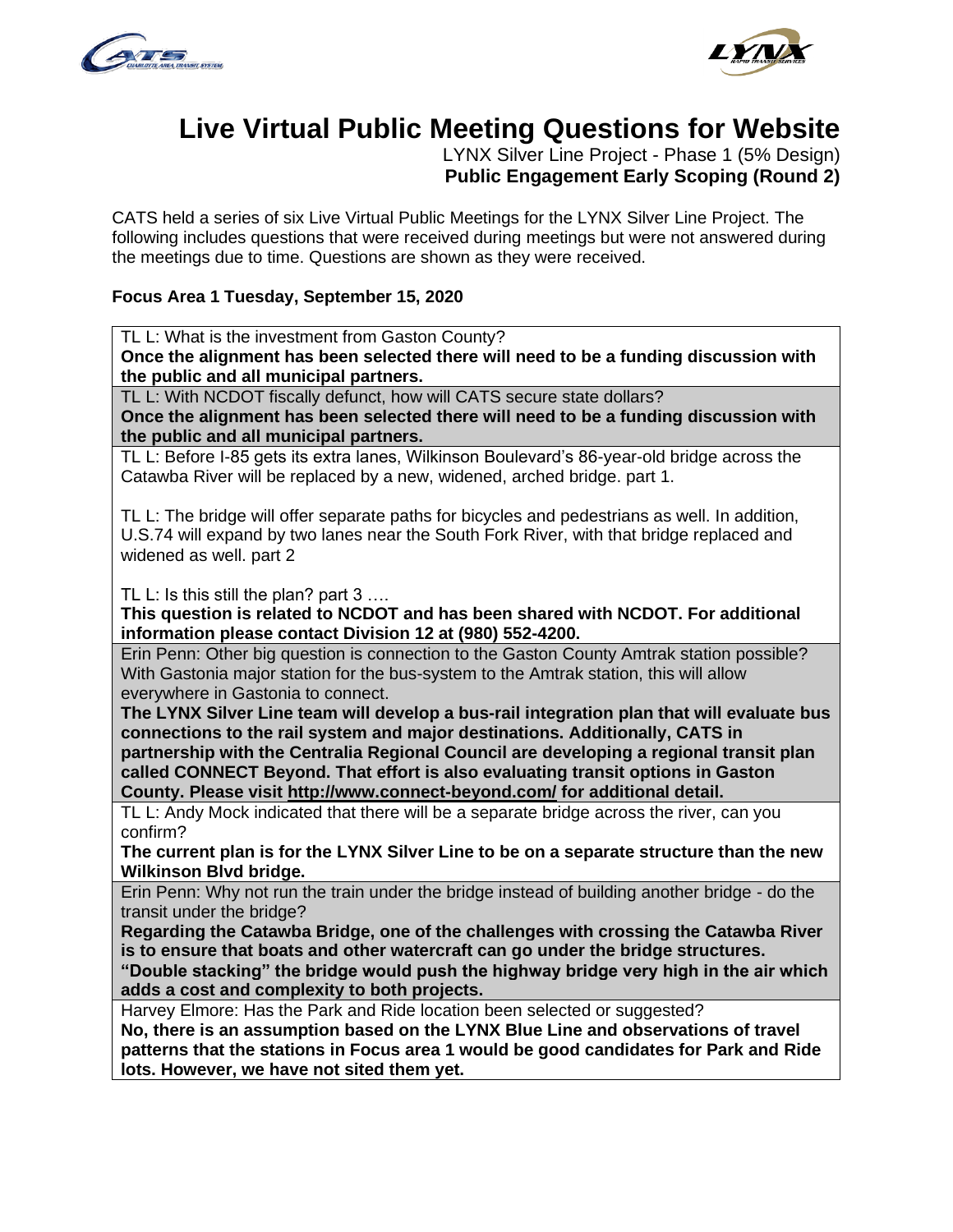



Missy Eppes: There is currently a rezoning petition (2020-049) that would reroute Moores Chapel Rd. to terminate at Old Dowd. That may impact the feasibility of each of the options. **The rezoning is approximately .8 miles from the nearest proposed station at Sam Wilson Road. The Moores Chapel Rd. alignment as shown in the site plans will create a traditional and safer intersection at Wilkinson Boulevard and provide a 10' multipurpose trail and planting strip on both sides of the street. During the station area planning phase of the TOD study we will determine a future land use vision and important connections around the Sam Wilson station area to support connectivity and redevelopment goals to support transit-oriented development.**

Frank Kosarek: Why does the light rail have to be on the north side of the bridge? **On the southern side of the bridge there are parklands that would be impacted by the LYNX Silver Line. The project seeks to minimize impacts to parks where possible.** 

#### **Focus Area 2 Wednesday, September 16, 2020**

TL L: Within the options, what is the time saving estimates for vehicular travel along Wilkinson?

**This has not been determined. This analysis will be included as part of future LYNX Silver Line traffic modeling.** 

TL L: @Jenna Chavez Agreed, can you confirm continuous linear facilities for active transportation destination access?

**CATS is conducting a Rail Trail study to determine a vision for rail trail along the LYNX Silver Line. Where possible, CATS will seek to incorporate a rail trail adjacent to the LYNX Silver Line, however it is likely there will be places along the alignment that the rail trail is more appropriate to be separated from the LYNX Silver Line. The Rail Trail study will help determine that.** 

H&H Dist Inc: How will that plan allow companies like us to operate with a busy inbound/outbound schedule with carriers in the amount of 100 tractor trailers each day? **Coordination with businesses and individual property owners for access will be required as the design of the project proceeds.** 

Maria Kotrotsios: When will businesses be contacted regarding eminent domain? I own a business on the north side of Wilkinson.

**The LYNX Silver Line project is at the very beginning of the design process. It will take several years to define the project "footprint" and attain all environmental clearances necessary to begin the right-of-way acquisition process. There will be several public meetings and public hearings between now and then for the public to stay engaged in the progress of the project. Once the project has been defined to the appropriate level and has achieved all necessary environmental clearances, the City will approach property owners about acquiring right of way for the project.** 

Bradley Dilks: Does Wilkerson traffic count justify 3 lanes in each direction or should it be reduced to two lanes like n Tyron which would lessen the need to acquire land on each side **This question is related to NCDOT's policy and has been shared with NCDOT. For additional information please contact Division 10 at (704) 983-4400.**

#### **Focus Area 3 Thursday, September 17, 2020**

Mike Hartman: If you did the option to somehow connect the silver to the blue, would you use the Blue Line maintenance facility, or build a new one along the Silver line? **CATS intends to pursue a new maintenance facility for the LYNX Silver Line, as well as continue to use the South Blvd and North Brevard facilities.**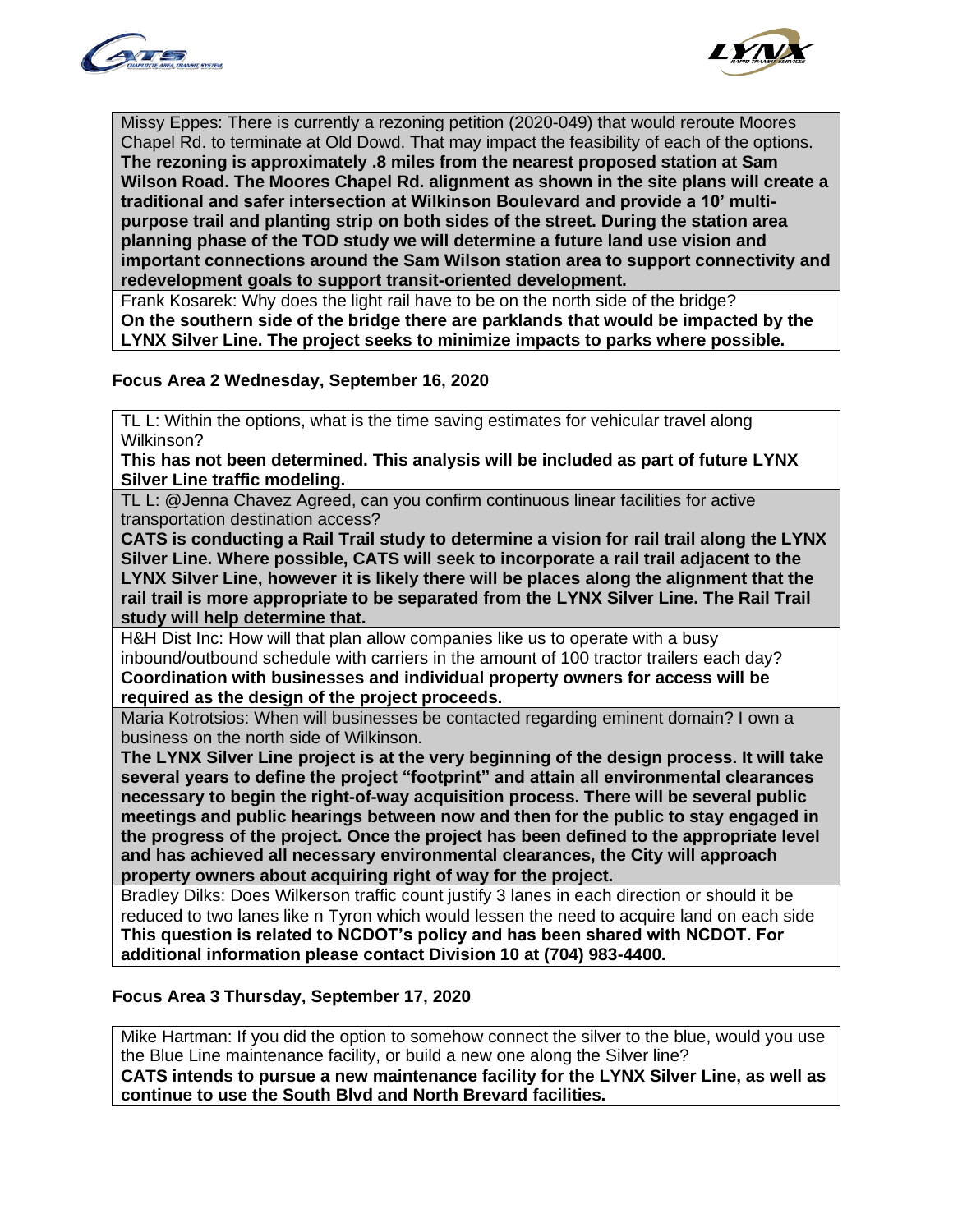



yurania jimenez: From the Center Line of the of rail how much ROW will be acquired before construction? **This will depend on many factors that have not been defined at this early stage. It will take several years to define the project "footprint" and attain all environmental clearances necessary to begin the right-of-way acquisition process.** 

## **Focus Area 4 Tuesday, September 22, 2020**

Victoria Plunkey: Any initial feedback from the survey so far?

**Yes. A summary will be posted to CATS website in the future.** 

Zoom: How will the TOD policies regarding the Silver Line promote affordable housing along the corridor, particularly closer to center city? How will the mistakes made with the Blue Line and the lack of new affordable housing development (again, particularly closer to center city) along that corridor be avoided this time around?

**We recognize housing affordability is an issue impacting residents throughout the city. The goal of the LYNX Silver Line Transit Oriented Development (TOD) Planning study is to proactively develop station area plans along the corridor, and one focus area of the study is affordable housing. Outcomes of the study include an analysis of existing affordable housing and strategies for the development of affordable housing along the LYNX Silver Line corridor. We are also working closely with our City partners such as Neighborhood & Housing Services, and other community groups.** 

Luke Carter: If the northern option is adopted, will there be a pedestrian walkway over independence at the Amity Gardens stop?

**Pedestrian connectivity will be critical to make the LYNX Silver Line stations work, especially along Independence Blvd. The LYNX Silver Line program, including the Rail-Trail, TOD and Design teams will evaluate station connectivity once the alignment has been selected.** 

Bradley Dilks: Was Hawthorne bridge built for light rail to go under it or will it need to be torn down and reconstructed?

**The LYNX Silver Line is working closely with NCDOT to ensure that there will be room for the LYNX Silver Line to fit with the abutments underneath Hawthorne bridge.**

## **Focus Area 5 Thursday, September 24, 2020**

Will this cost me? Should I expect my taxes to go up?

**The completion of the LYNX Silver Line will be dependent on funding. This will require a robust conversation with the public about their desire to invest in transportation infrastructure.** 

Zoom: Will the Silver Line be center-running along Matthews Street/Matthews Mint-Hill Road? **Both the LPA and the Matthews Street alternatives are proposed to run along the side of the Matthews Street/ Matthews- Mint Hill Road.** 

Garrett Erlandson: I live between the LPA and option 1A for decision 1. What impacts do you estimate in regards to home values?

**It is difficult to speculate how residential home values will react to the LYNX Silver Line on any particular design option at this point.**

John Lincoln: Are there significant cost differences between the extended run along Monroe Rd or short run b4 shifting over to CSX ROW? Other complications?

**There are clear tradeoffs between the LPA (Monroe Road) and CSX. The reason that the LPA was previously selected was to foster development along this commercial corridor. However, it will require the reconstruction of Monroe Rd, adding cost to the**